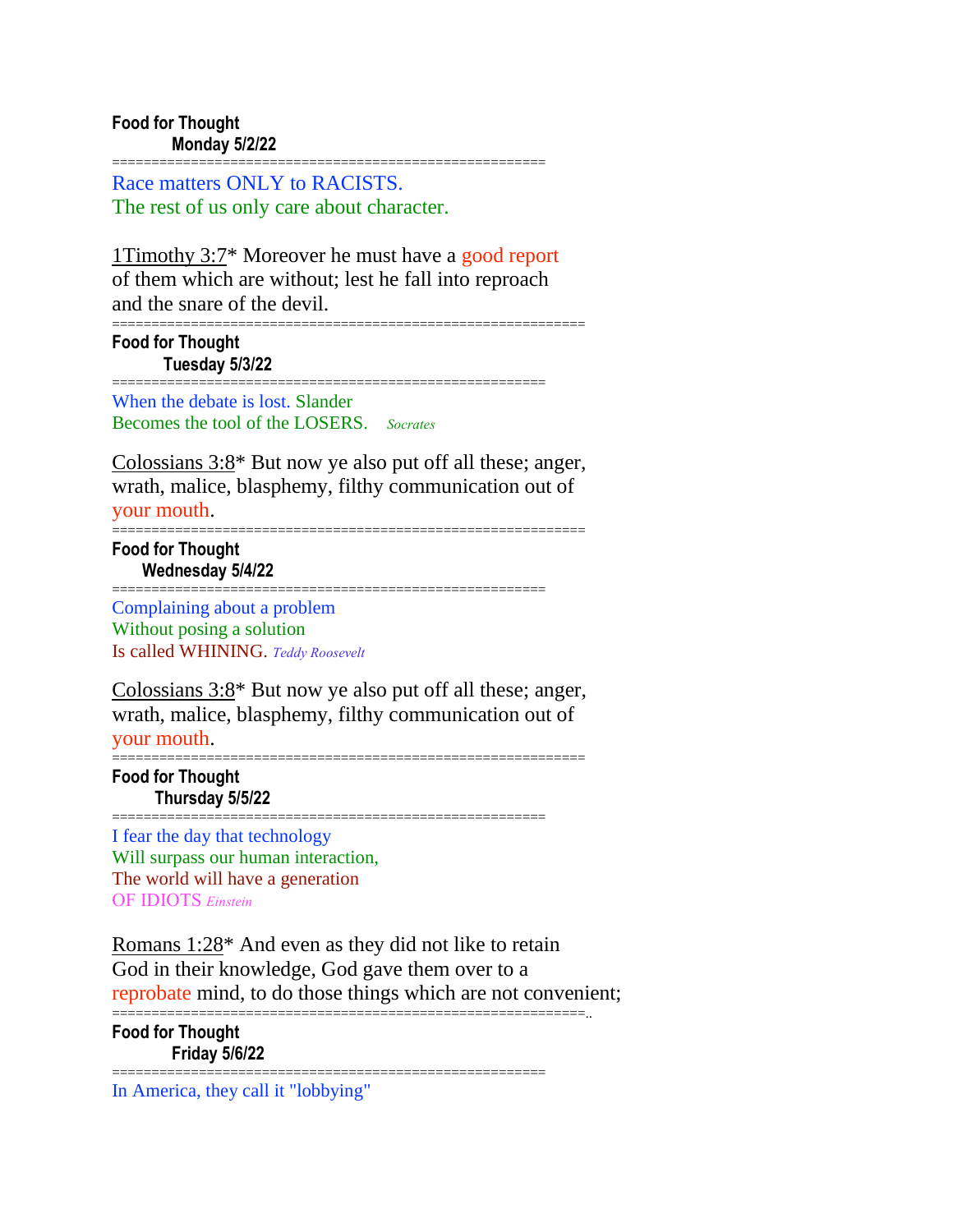Everywhere else in the world, They call it, BRIBERY and Corruption.

2Peter 2:12\* But these, as natural brute beasts, made to be taken and destroyed, speak evil of the things that they understand not; and shall utterly perish in their own corruption;

**Food for Thought Monday 5/9/22**

======================================================= Forgiveness is the fragrance That the violet sheds after The heal has crushed it. *Mark Twain*

Mark 14:3\* And being in Bethany in the house of Simon the leper, as he sat at meat, there came a woman having an alabaster box of ointment of spikenard very precious; and she brake the box, and poured it on his head.

============================================================

| <b>Food for Thought</b><br>Tuesday 5/10/22 |  |
|--------------------------------------------|--|
| Courage is not a lack of fear, but         |  |

The ability to ACT in that fear.

**2Timothy 1:7 For God hath not given us the spirit of fear; but of power, and of love, and of a sound mind.**

=========================================================== **Food for Thought Wednesday 5/11/22**

=========================================== Life is too short to waste hating anyone,

Forgive them for everything.

John 15:18\* If the world hate you, ye know that it hated me before it hated you.

===================================================== **Food for Thought Thursday 9/12/22**

You don't have to win an argument. Agree to disagree, unless your self centered !!

Proverbs 13:10 Only by pride cometh contention: but with the well advised is wisdom. =====================================================

===========================================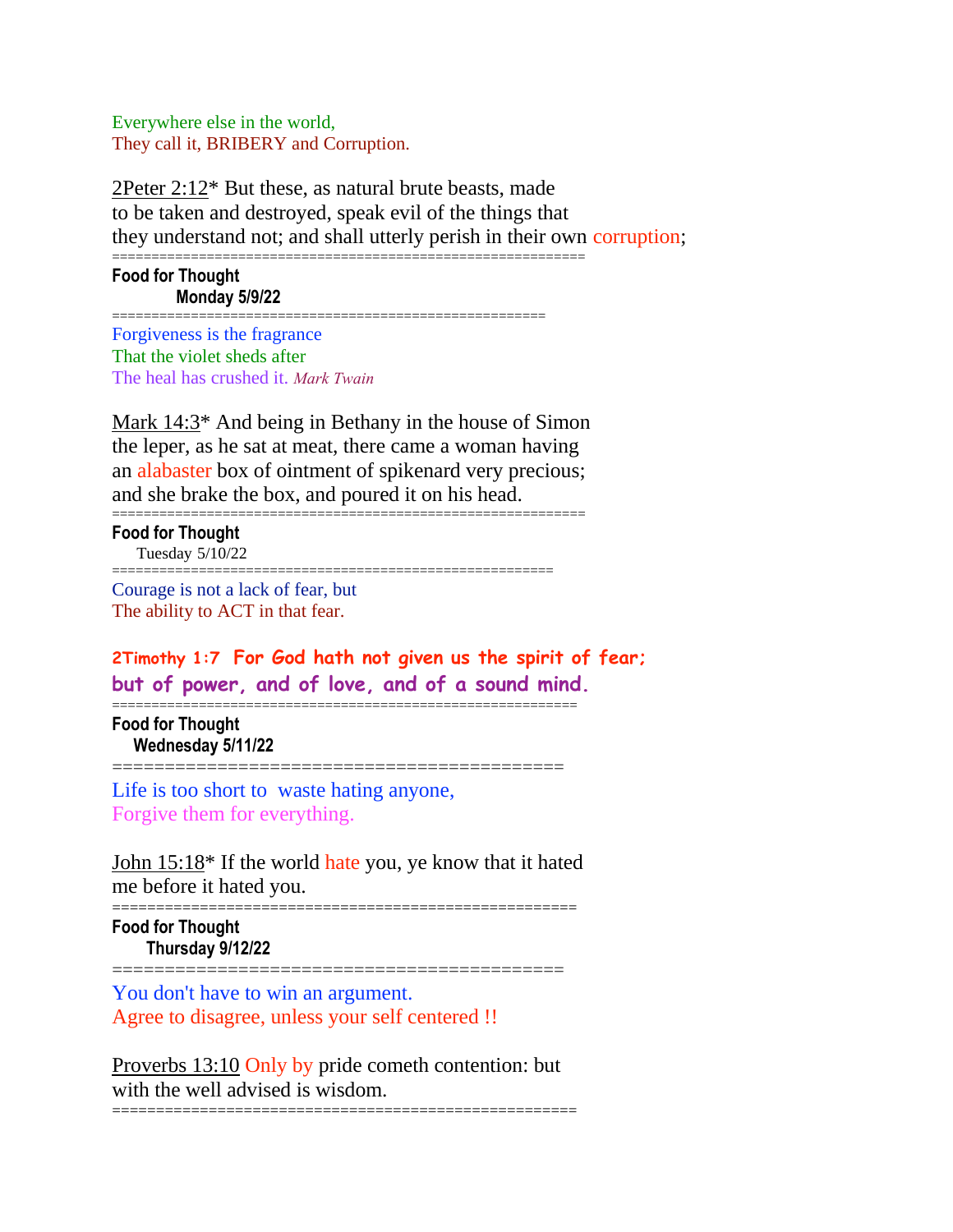What other people think of you Is none of your business.

Psalms 139:21 Do not I hate them, O LORD, that hate thee? and am not I grieved with those that rise up against thee?

=================

===================================================== **Food for Thought Monday 5/16/22**

===========================================

Your job won't take care of you when you Are sick. Your friends will. Stay in touch.

Proverbs 18:24 A man that hath friends must shew himself friendly: and there is a friend that sticketh closer than a brother. =====================================================

**===============** 

**Food for Thought Tuesday 5/17/22**

Life isn't fair, But it's still pretty good.

Matthew 5:45\* That ye may be the children of your Father which is in heaven: for he maketh his sun to rise on the evil and on the good, and sendeth rain on the just and on the unjust.

=====================================================

**Food for Thought Wednesday 5/18/22**

======================================================= **Democracy is two wolves and a small Lamb, voting on what to have for dinner.** Freedom under a Constitutional Republic

Is a well armed lamb contesting the vote? Ben Franklin

Psalms 82:3 Defend the poor and fatherless: do justice to the afflicted and needy.

============================================================ **Food for Thought Thursday 5/19/22**

======================================================= Adam was the god of this world But he gave the power & authority To Satan by believing his lies, do you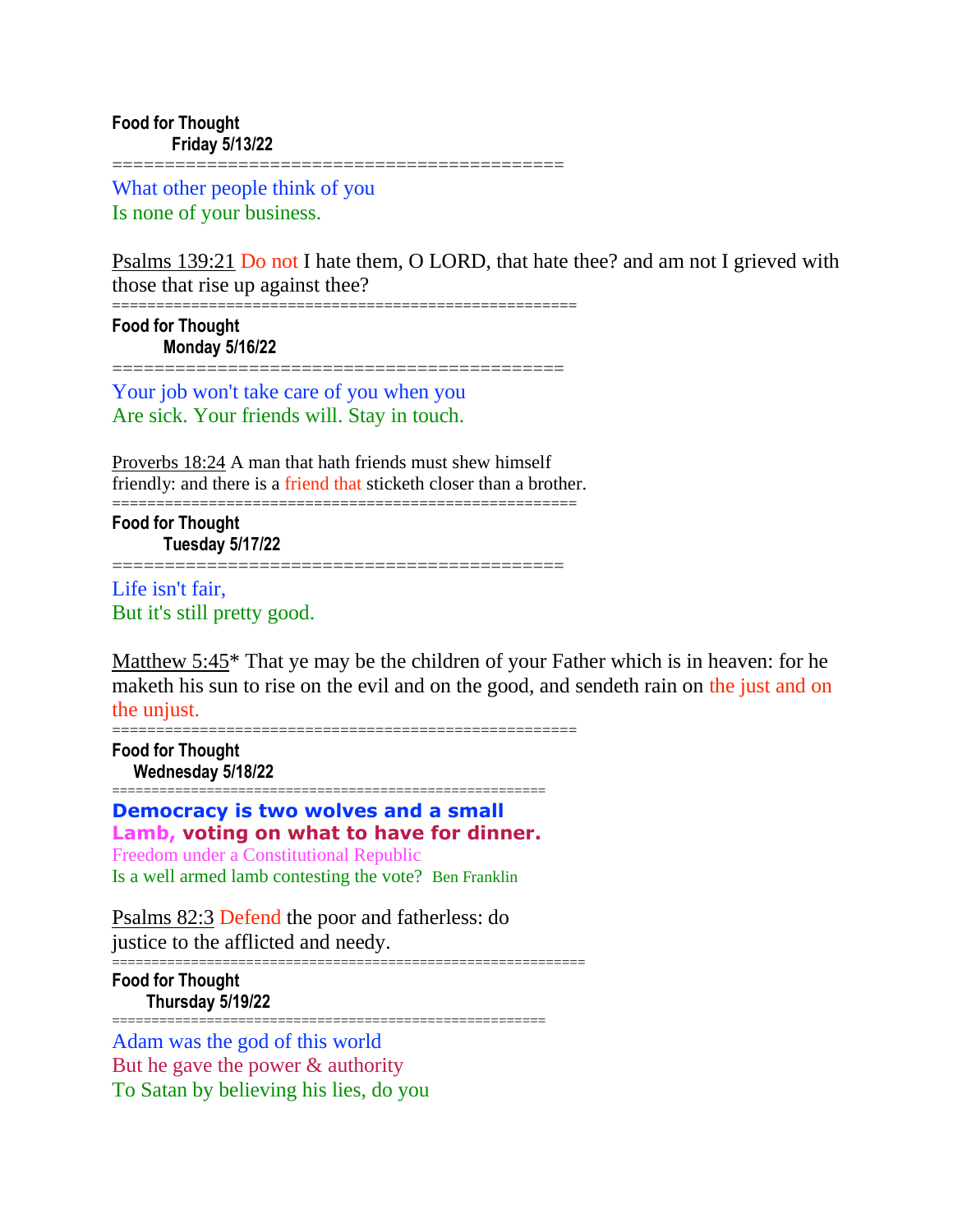## Give him authority over your life too

Re 13:2\* And the beast which I saw was like unto a leopard, and his feet were as the feet of a bear, and his mouth as the mouth of a lion: and the dragon gave him his power, and his seat, and great authority.

============================================================ **Food for Thought Friday 5/20/22**

=======================================================

Are you a disciple of Jesus Or a convert of your denomination There is a huge difference.

Jude 4\* For there are certain men crept in unawares, who were before of old ordained to this condemnation, ungodly men, turning the grace of our God into lasciviousness, and denying the only Lord God, and our Lord Jesus Christ.

============================================================ **Food for Thought Monday 5/23/22**

=======================================================

The church as we know it is so divided, Everybody likes different window dressings To start with, you ALL have to believe the bible is true.

Acts 4:24\* And when they heard that, they lifted up their voice to God with one accord, and said, Lord, thou art God, which hast made heaven, and earth, and the sea, and all that in them is: ============================================================

## **Food for Thought Tuesday 5/24/22**

When Jesus sets up his 1000 year reign Here on earth, he will RULE with a rod of iron. Not like were used to today (spoiled\_)

=======================================================

Re 2:27\* And he shall rule them with a rod of iron; as the vessels of a potter shall they be broken to shivers: even as I received of my Father.

=======================================================

============================================================

**Food for Thought Wednesday 5/25/22**

The Christian networks are proclaiming that Within a few short years, 70% of Americans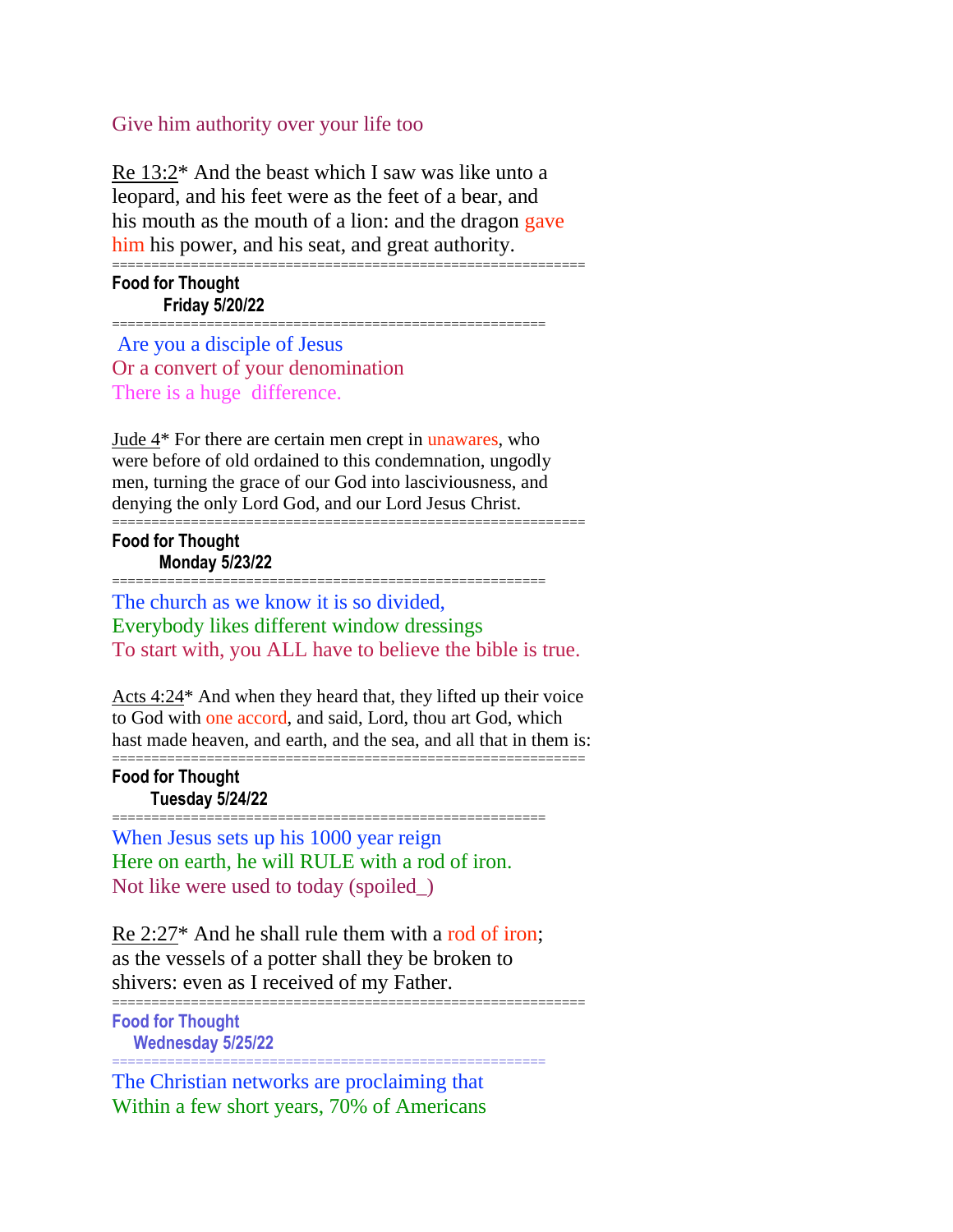Will fall away from the faith, these, they call Religious nones because they no longer believe in God.

2Thessalonians 2:3\* Let no man deceive you by any means: for that day shall not come, except there come a falling away first, and that man of sin be revealed, the son of perdition;

=======================================================

============================================================ **Food for Thought Thursday 5/26/22**

Who or What do you put your trust in ? Jesus said to trust him, DO YOU

John 10:25\* Jesus answered them, I told you, and ye believed not: the works that I do in my Father's name, they bear witness of me.

============================================================

**Food for Thought Friday 5/27/22**

Our time here on earth is to choose Where we'll spend eternity.

## HELL

Mark 9:48 Where their worm dieth not, and the fire is not quenched.

=======================================================

## OR HEAVEN

1Peter 1:4\* To an inheritance incorruptible, and undefiled, and that fadeth not away, reserved in heaven for you,

============================================================

**Food for Thought Monday 5/30/22** =======================================================

It's so easy to get caught up in the heat of the moment But only true believers in Christ, choose to suffer.

Exodus 23:2 Thou shalt not follow a multitude to do evil; neither shalt thou speak in a cause to decline after many to wrest judgment: ============================================================

**Food for Thought Tuesday 5/31/22** =======================================================